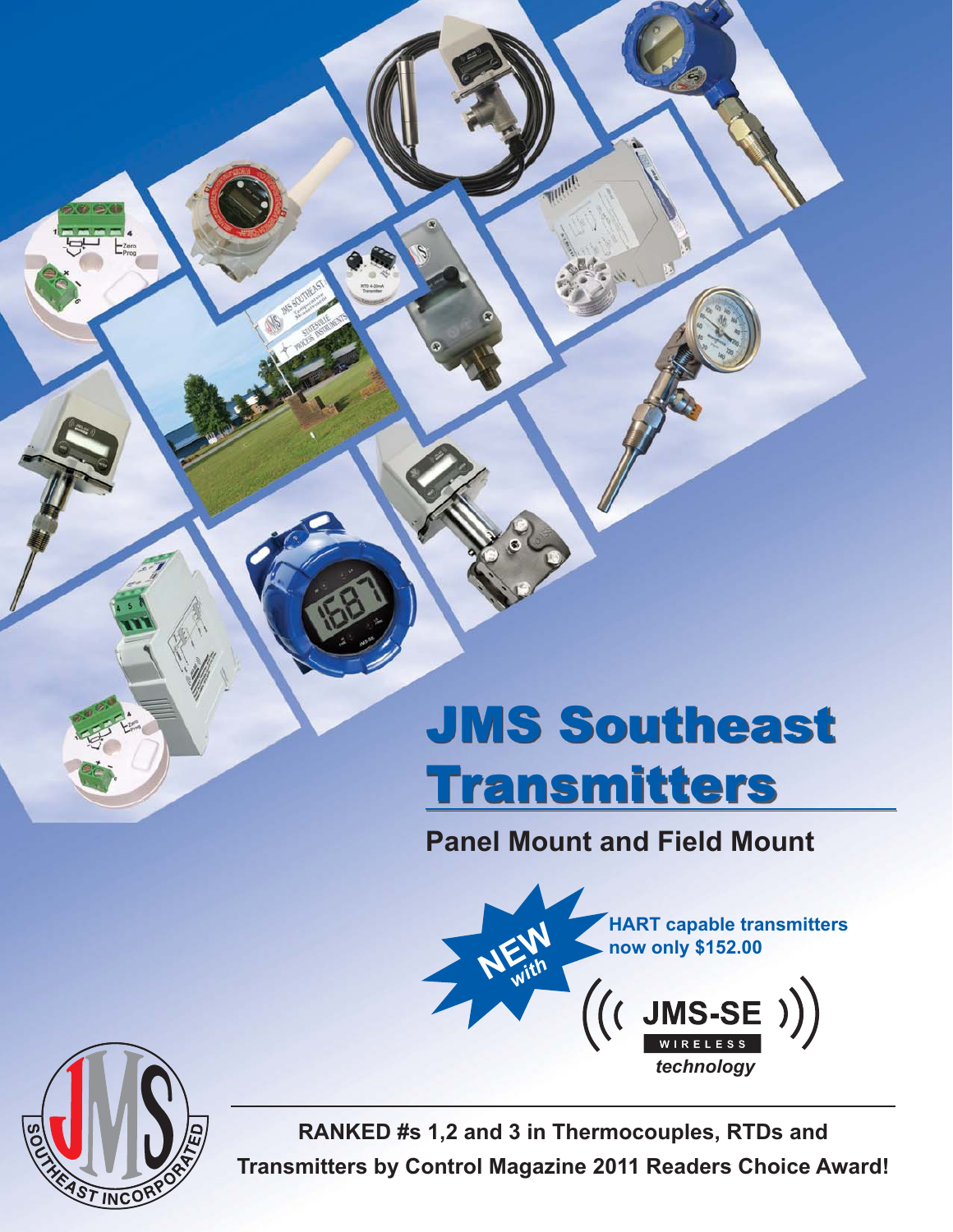

### **Base Radio Units**

At the heart of any JMS-SE wireless instrument network is the wireless base radio. This device automatically communicates with all deployed instrumentation field units attached to it in a local area star network and makes the field data available to an existing control system through a local serial Modbus interface. A thirdparty Modbus TCP/IP converter

can also be employed to add Ethernet connectivity. One base radio can communicate with up to a maximum 100 field units. Multiple base radios can be used to accommodate additional field units. With the capability to scale up to as many as 16 wireless instrumentation LANs, JMS-SE easily accommodates even the most aggressive expansion plans. The product is powered by readily-available 9-38VDC and is self-contained for use in extreme environments. The base radio may be configured locally through its LCD/keypad or remotely with JMS-SE Manager, which also provides a user-friendly environment for wireless network diagnostics and management.

- Up to 5000ft ( $\sim$ 1500m) typical range to field unit
- Integrated transmitter, receiver and antenna
- Unlicensed 902MHz (915MHz Australia) to 928MHz band
- 9-38VDC Input Power, 24VDC @ 200mA typical
- LCD/keypad for local configuration and monitoring
- Explosion, weather & corrosion-proof baked enamel housing
- CSA Class I, Div 1 and Div 2 rating

**—3-Year Warranty (parts and labor)—**



#### **Wireless Gauge Pressure Field Unit**

#### **Features:**

- Highly accurate gauge pressure sensor
- 30 to 10,000 PSIG
- Adjustable sample and transmit rates

The JMS-SE wireless gauge pressure field unit provides pressure data in a variety of ranges from 30 to 10000 PSIG. With its integrated and highly sensitive sensor design, the product may be configured to sample and transmit updates between once per second and once per minute. Transmit rate changes can also be triggered based on events that are defined in terms of measurement limits or rates of movement. This function allows for maximization of battery life while ensuring that all important process events are monitored.



## **Wireless Temperature Field Unit**

JMS-SE field units eliminate costly hard wired installations by providing an easyto-install and secure wireless link between field-based process instrumentation and control/monitoring infrastructure.

They are intended for use in extreme environments where typical wired installation is not feasible or economical. Field units are configured locally through a LCD/keypad or remotely with JMS-

SE Manager, which also provides a user-friendly environment for wireless network diagnostics and management. A wide range of process types are supported with a maximum of 100 field units possible per base radio network.

#### **Features:**

- RTD temperature sensor Thermocouple sensor
- Common and special RTD curves embedded in Microprocessor
- 22-point offset function for non-standard curve programming and precision trimming

The JMS-SE wireless temperature field unit provides temperature data using standard RTDs or thermocouples. Probes are available either spring-loaded for thermowells or direct insertion with NPT or sanitary connection.

..............................



#### **Local indication standard on all units**

All JMS-SE field units automatically report field data to a centralized JMS-SE base radio over distances of up to 5000ft  $($ ~1500m). Each field unit is self contained, featuring an integrated 900MHz or 869MHz (licensefree band), frequency hopping, spread-spectrum transceiver and antenna, and long-lasting battery for up to 10 years of maintenance-free operation.

JMS-SE field units are housed within a compact and weather-proof NEMA 4 enclosure with options for a remote sensor and remote antenna on select models. Field units are available in a wide range of certifications and are protected by an industry-leading 3-Year warranty (parts and labor)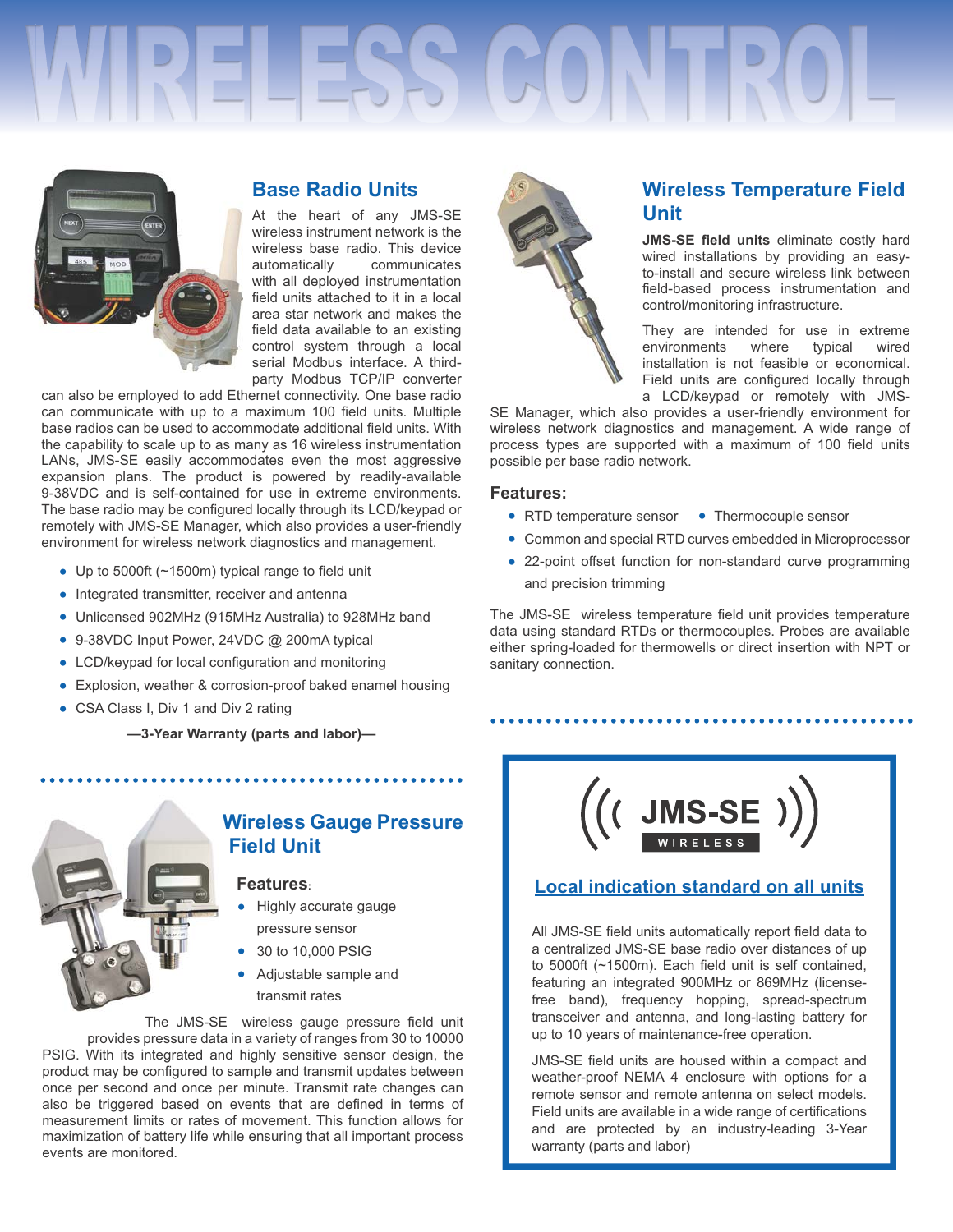

Non Isolated Head or DIN Rail Mount Style Fully programmable head or rail mount temperature transmitter dedicated to RTD and thermocouple sensors. In-the-field configuration of input type and working range can be achieved by means of an USB configurator interface to PC.

- Programmable input: Pt100 RTD, 0-50 mV and thermocouple type J,K,T,E,N,R, and S
- Two-wire loop powered 4-20 mA output
- Power supply: 12 to 35 Vdc
- Programmable working range
- 2 or 3 wire RTD with linearization
- Linearized output and cold junction compensation for thermocouples
- Windows® configurator software
- Manual frontal zero (offset) adjustment
- Accuracy: ±0.2% full scale for Pt100 and 0.3% max. of FS for thermocouples
- Temperature effect: 0.003% SPAN/°C
- Output resolution: 4 µA
- Working temperature: -40 to +85°C
- Programmable burnout upscale or downscale sensor failure protection
- Dimensions: (D x H) 44 x 25 mm
- Not recommended for critical applications

Temperature effect: 0.003% SPAN/°C

Working temperature: -40 to +85°C

Programmable burnout upscale or

downscale sensor failure protection



## **Isolated Head or DIN Rail Mount Style**

Fully programmable DIN rail mounting temperature transmitters for RTD and thermocouple sensors. Both units can be ordered for 0 to 10 Vdc output in a 3-wire configuration. The flexibility of the in-the-field configuration translates into a one-model-fits-all signal conditioning and isolator module.

• Programmable input: Pt100 RTDs & thermocouple type: J,K,T,E,N,R,S, & B

- 2-wire loop powered 4-20 mA output
- Power supply: 10 to 35 Vdc
- Isolation: 1000Vac
- Linearized output and cold junction compensation for thermocouples 2, 3 or 4 wire Pt100 with linearization
- Programmable range and offset correction .
- Accuracy: 0.2% full scale for Pt100 and 0.3% max. of FS for thermocouples
	- Dimensions: 72 x 77 x 19 mm

• Windows<sup>®</sup> configurator



- **Isolated + HART Head or DIN Rail Mount Style** High performance temperature transmitters which convert RTDs, thermocouples and voltage signals into an isolated 4 to 20 mA current signal along with a superimposed HART protocol digital communication.
- Programmable Input: Thermocouple  $(B, E, J, K, R, S, T, N)$
- Pt100. Pt500. Pt1000 -Cu50, Cu100 - Ni100, Ni500, Ni1000 (5000 ppm/K) – 0 to 400 Ω, 0 to 2000 Ω, 0 to 10 KΩ - 10 to 75 mV, -100 to 100mV, -100 to 500 mV, -100 to 2000 mV
- User programmable working range
- 2-wire loop power 4-20 mA output
- Cold junction compensation for thermocouples
- Configuration on a PC with HART interface
- Power: 10 to 35 Vdc
- · Isolation 1000 VAC
- Accuracy: Pt100 and 0 to 50 mV ±0.2% full scale. Thermocouples ±0.3% max. of full scale
- Working temperature: -40 to +85 °C  $(-40 \text{ to } 185 \text{ °F})$
- Maximum load: (Vcc 10.5V) / 0.022A

**Local Indicating Transmitters/Indicators** Versatile selection of readouts available for operator's visual inspection of process with simultaneous signal transmission.. From the inexpensive analog "Bemometer" with a built in Thermocouple or RTD to the highly visible and bright LED display in an exp housing. All units can be configured with a  $4 - 20$ mA output with internal programming internal or external transmitter with or without HART communications. May include wired transmitters from this brochure, plus indicators below.

The large LEDL (1.2" display), LCD2 (.58" display 2 rows) Program and operate without opening the EXP housing using the built-in through-glass button programming or the serial communication port with free Modbus<sup>®</sup> protocol. Available with multitudinous inputs and outputs

**Bemometer Self Powered** 





LCD



- LCDL Battery power, 2 year life, 1" display
- Bemometer RTD/Thermocouple/Gauge combination, self powered
- LCDL 2 year battery life, 1/2" display



**LCDL** 2 Year Battery



**LCDX LEDL**